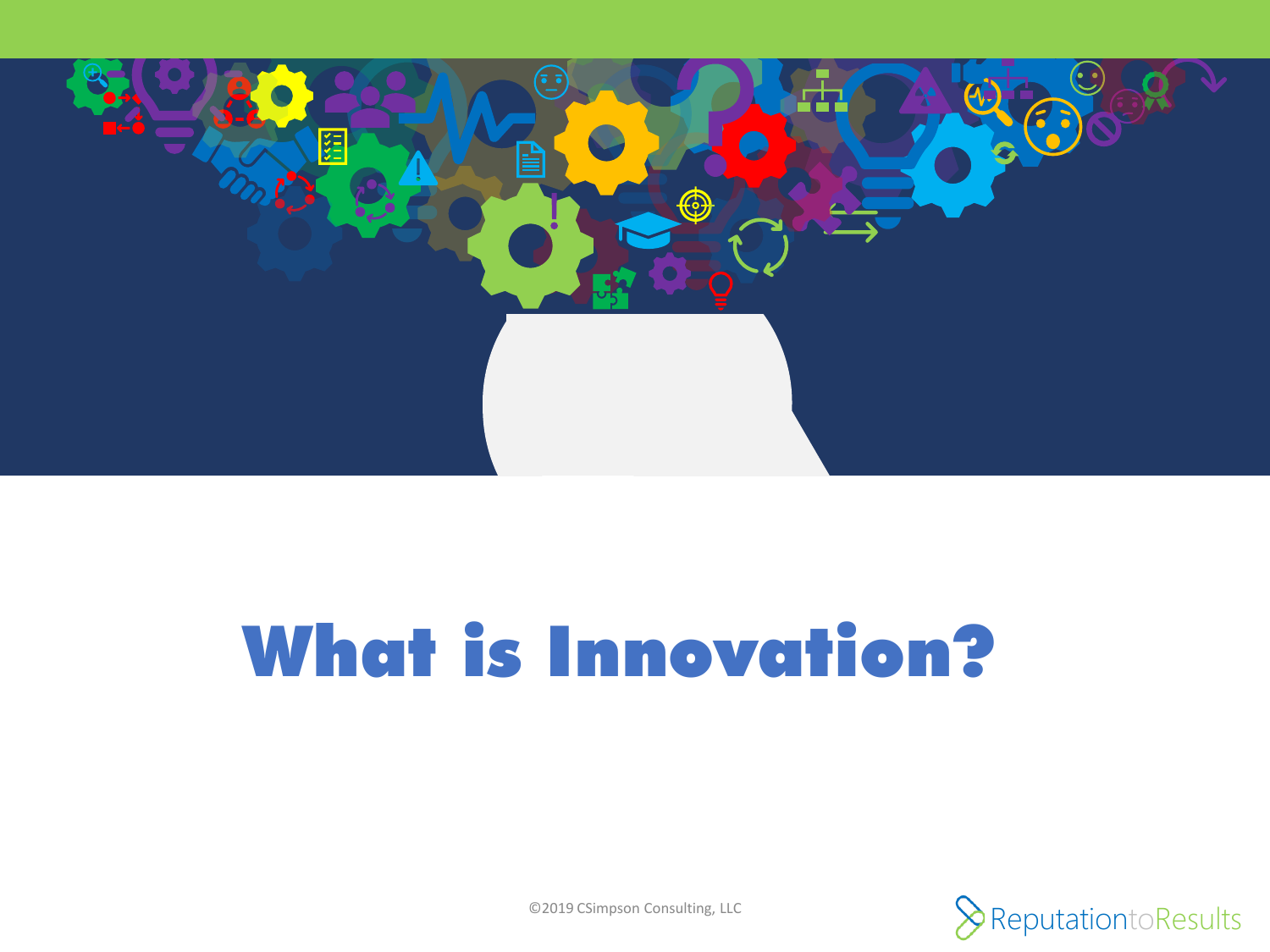## The Case for Innovation

- The nature of work is changing
	- Less physical and more cognitive
	- Solving problems, designing, predicting
- Rising Complexity
	- New technologies allow us to see more complexity (big data)
	- Many diverse parts that are interconnected, independent and adaptive
	- This creates unpredictable and unanticipated outcomes
	- These dynamics outstrip the cognitive ability of just one person, therefore must be solved by groups



of executives consider future success to be very dependent on innovation.



of executives are satisfied with their innovation performance

McKinsey

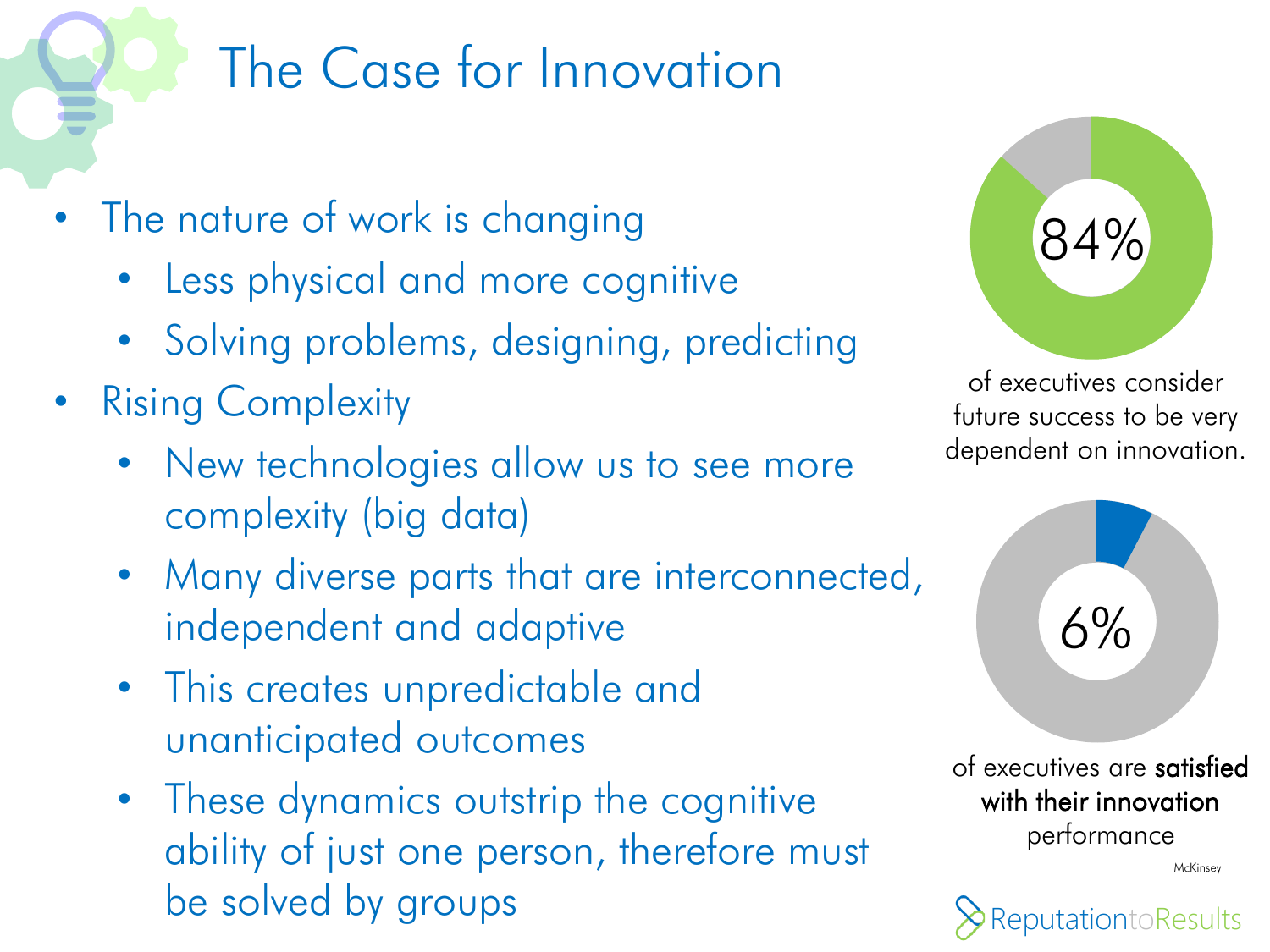

1500 CEOs were asked to provided their definition of innovation..



Leading to the ultimate definition of Innovation:

### EXECUTING an IDEA which addresses a SPECIFIC CHALLENGE and CREATES VALUE for the COMPANY and CUSTOMER

*-Nick Skillihorn, CEO Idea to Value* 

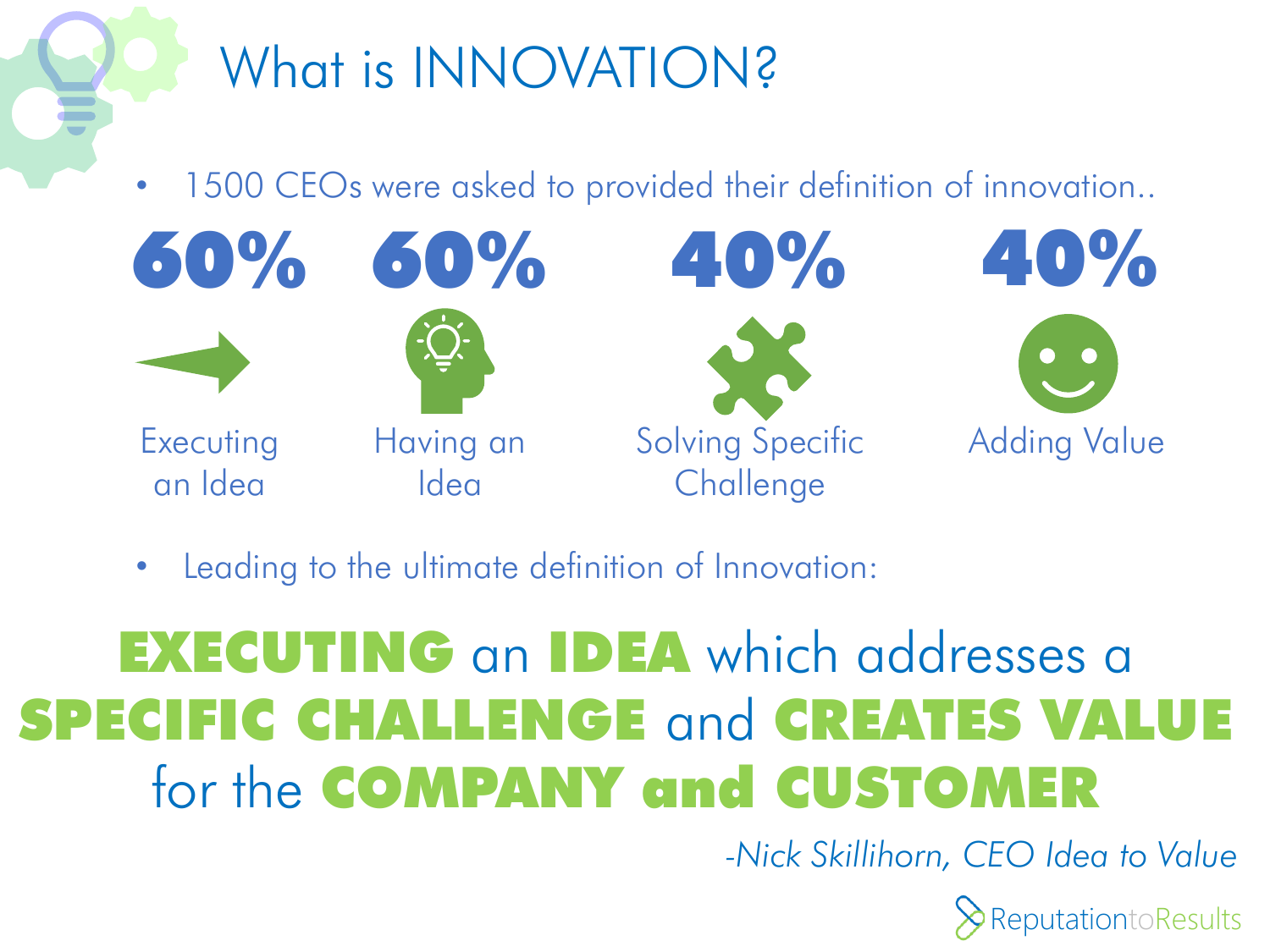Types of Innovation

Modification or advancement of existing product or service



Common

New product or service that causes significant change to the entire industry



### Incremental Radical Breakthrough

Create something new that nobody expected and satisfied a yet undiscovered need